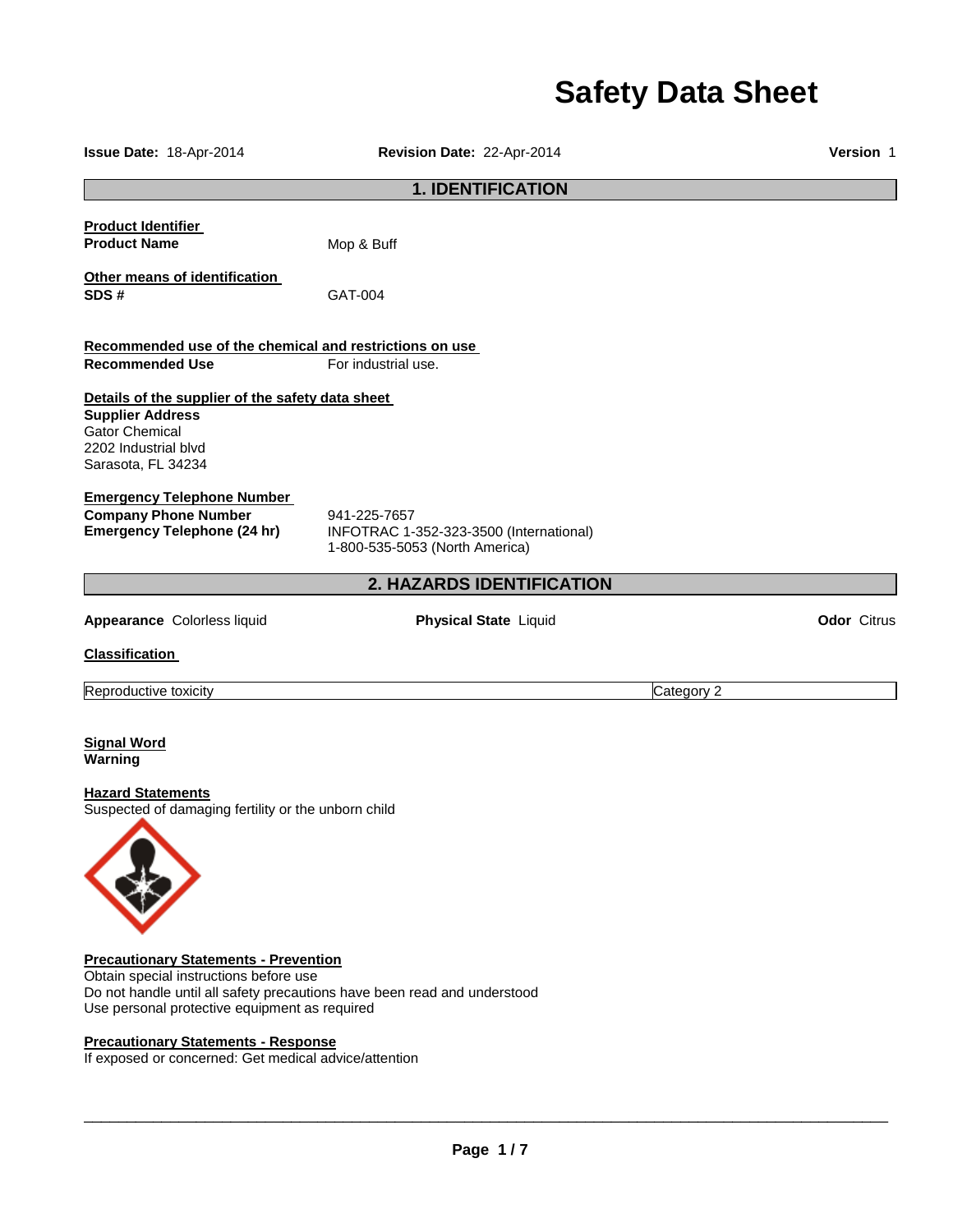#### **Precautionary Statements - Storage**

Store locked up

#### **Precautionary Statements - Disposal**

Dispose of contents/container to an approved waste disposal plant

## **3. COMPOSITION/INFORMATION ON INGREDIENTS**

\_\_\_\_\_\_\_\_\_\_\_\_\_\_\_\_\_\_\_\_\_\_\_\_\_\_\_\_\_\_\_\_\_\_\_\_\_\_\_\_\_\_\_\_\_\_\_\_\_\_\_\_\_\_\_\_\_\_\_\_\_\_\_\_\_\_\_\_\_\_\_\_\_\_\_\_\_\_\_\_\_\_\_\_\_\_\_\_\_\_\_\_\_

| <b>Thomu</b><br>ame                                                | - - - - | $\sim$<br>.<br>w |
|--------------------------------------------------------------------|---------|------------------|
| -<br>. ether<br>monom<br>netr<br>וור<br>$\cdot$ $\mathsf{M}$<br>ıе |         |                  |

\*\*If Chemical Name/CAS No is "proprietary" and/or Weight-% is listed as a range, the specific chemical identity and/or percentage of composition has been withheld as a trade secret.\*\*

| <b>4. FIRST-AID MEASURES</b>        |                                                                                                                                                                      |  |
|-------------------------------------|----------------------------------------------------------------------------------------------------------------------------------------------------------------------|--|
| <b>First Aid Measures</b>           |                                                                                                                                                                      |  |
| <b>General Advice</b>               | Provide this SDS to medical personnel for treatment.                                                                                                                 |  |
| <b>Eye Contact</b>                  | Remove contact lenses. Flush eyes with clear running water for 15 minutes while holding<br>eyelids open; if irritation persists, seek medical attention.             |  |
| <b>Skin Contact</b>                 | Remove contaminated clothing; wash affected area with soap and water; launder<br>contaminated clothing before reuse; if irritation persists, seek medical attention. |  |
| <b>Inhalation</b>                   | Remove affected person to fresh air; provide oxygen if breathing is difficult.                                                                                       |  |
| Ingestion                           | Give two glasses of water for dilution; Do not induce vomiting; never give anything by<br>mouth to an unconscious person; seek medical attention.                    |  |
| Most important symptoms and effects |                                                                                                                                                                      |  |
| <b>Symptoms</b>                     | INHALATION: High concentrations are irritating to the respiratory tract; inhalation of mist<br>may cause headache, dizziness, nausea, vomiting and malaise.          |  |
|                                     | SKIN: Brief contact may cause slight irritation; prolonged contact may cause moderate<br>reddening, swelling and possible necrosis.                                  |  |
|                                     | EYES: Contact may cause irritation and pain associated with redness and swelling of the<br>conjunctiva.                                                              |  |
|                                     | INGESTION: Low order of toxicity; may cause headache, dizziness, diarrhea and general<br>weakness.                                                                   |  |
|                                     | Indication of any immediate medical attention and special treatment needed                                                                                           |  |
| <b>Notes to Physician</b>           | Treat symptomatically.                                                                                                                                               |  |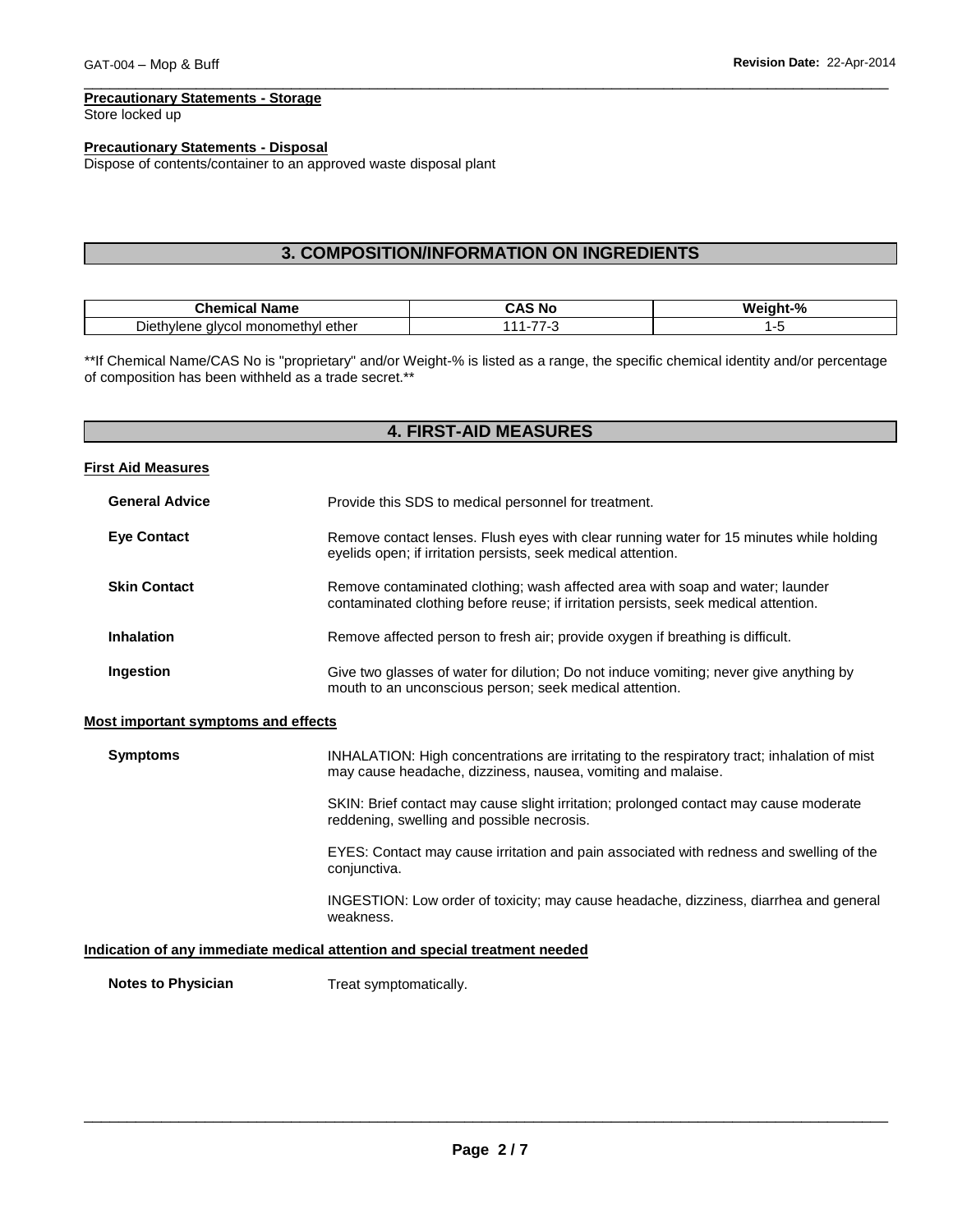#### \_\_\_\_\_\_\_\_\_\_\_\_\_\_\_\_\_\_\_\_\_\_\_\_\_\_\_\_\_\_\_\_\_\_\_\_\_\_\_\_\_\_\_\_\_\_\_\_\_\_\_\_\_\_\_\_\_\_\_\_\_\_\_\_\_\_\_\_\_\_\_\_\_\_\_\_\_\_\_\_\_\_\_\_\_\_\_\_\_\_\_\_\_ **5. FIRE-FIGHTING MEASURES**

#### **Suitable Extinguishing Media**

Carbon dioxide, water, water fog, dry chemical, chemical foam.

#### **Unsuitable Extinguishing Media** Not determined.

#### **Specific Hazards Arising from the Chemical**

Product is not flammable.

#### **Protective equipment and precautions for firefighters**

As in any fire, wear self-contained breathing apparatus pressure-demand, MSHA/NIOSH (approved or equivalent) and full protective gear. Keep containers cool with water spray to prevent container rupture due to steam buildup; floor will become slippery if material is released.

#### **6. ACCIDENTAL RELEASE MEASURES**

#### **Personal precautions, protective equipment and emergency procedures**

| <b>Personal Precautions</b>                          | Use personal protective equipment as required.                                                                 |
|------------------------------------------------------|----------------------------------------------------------------------------------------------------------------|
| <b>Environmental Precautions</b>                     | See Section 12 for additional Ecological Information.                                                          |
| Methods and material for containment and cleaning up |                                                                                                                |
| <b>Methods for Containment</b>                       | Prevent further leakage or spillage if safe to do so. Soak up and contain spill with an<br>absorbent material. |
| <b>Methods for Clean-Up</b>                          | Sweep up absorbed material and shovel into suitable containers for disposal.                                   |

#### **7. HANDLING AND STORAGE**

#### **Precautions for safe handling**

| Advice on Safe Handling | Handle in accordance with good industrial hygiene and safety practice. Obtain special  |
|-------------------------|----------------------------------------------------------------------------------------|
|                         | instructions before use. Do not handle until all safety precautions have been read and |
|                         | understood. Use personal protection recommended in Section 8.                          |

#### **Conditions for safe storage, including any incompatibilities**

| <b>Storage Conditions</b>     | Keep container tightly closed and store in a cool, dry and well-ventilated place. Store locked<br>up. |
|-------------------------------|-------------------------------------------------------------------------------------------------------|
| <b>Incompatible Materials</b> | Strong oxidizers, Strong acids.                                                                       |

#### **8. EXPOSURE CONTROLS/PERSONAL PROTECTION**

#### **Exposure Guidelines**

# **Appropriate engineering controls Engineering Controls** Apply technical measures to comply with the occupational exposure limits. **Individual protection measures, such as personal protective equipment**

**Eye/Face Protection** Wear protective eyeglasses or chemical safety goggles.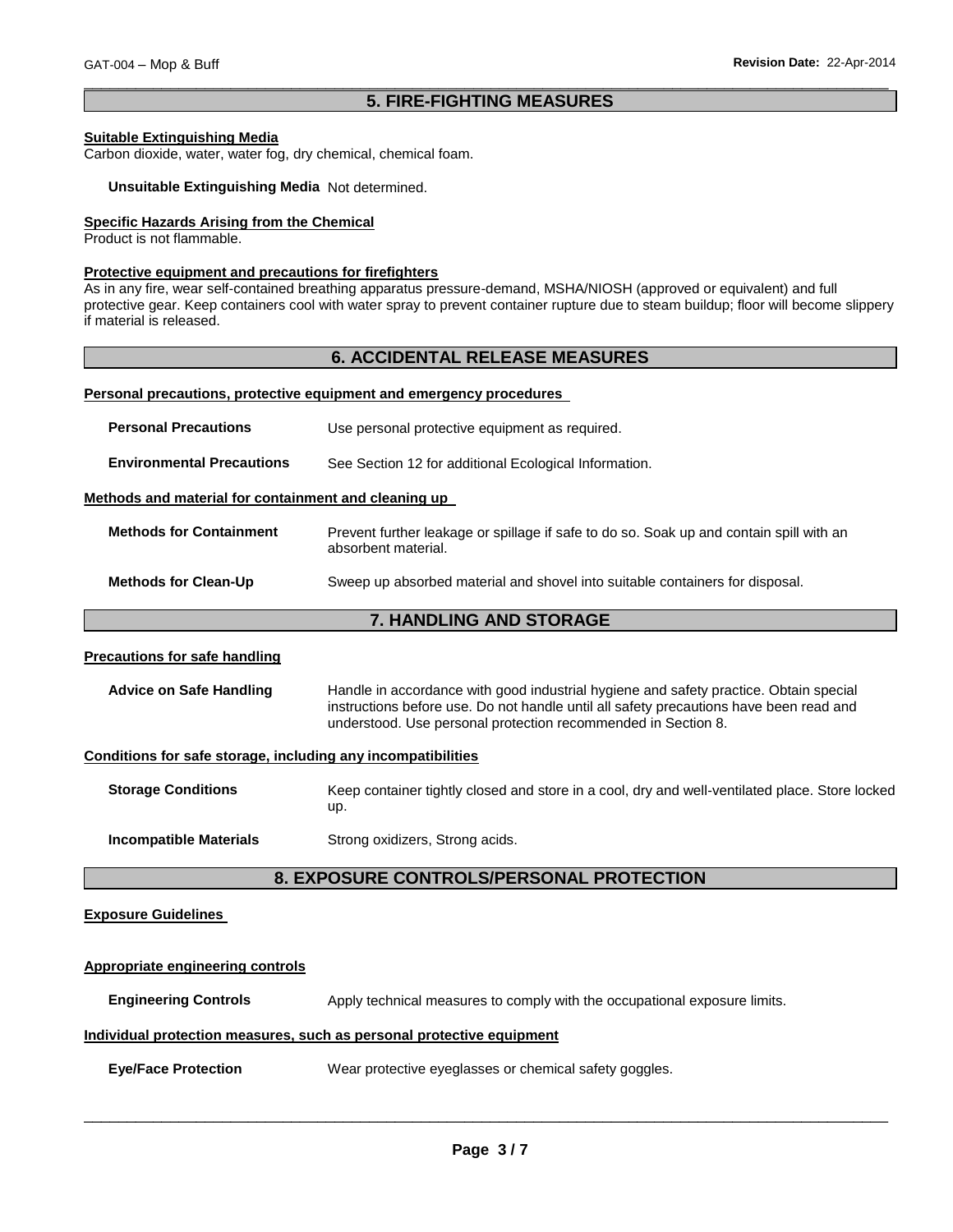# **Skin and Body Protection Neoprene or rubber gloves with cuffs; Coveralls, apron, or other equipment should be worn** to minimize skin contact. **Respiratory Protection** Follow OSHA respirator regulations (29 CFR 1910.134) and, if necessary, wear a MSHA/NIOSH-approved respirator.

\_\_\_\_\_\_\_\_\_\_\_\_\_\_\_\_\_\_\_\_\_\_\_\_\_\_\_\_\_\_\_\_\_\_\_\_\_\_\_\_\_\_\_\_\_\_\_\_\_\_\_\_\_\_\_\_\_\_\_\_\_\_\_\_\_\_\_\_\_\_\_\_\_\_\_\_\_\_\_\_\_\_\_\_\_\_\_\_\_\_\_\_\_

**General Hygiene Considerations** Handle in accordance with good industrial hygiene and safety practice.

# **9. PHYSICAL AND CHEMICAL PROPERTIES**

#### **Information on basic physical and chemical properties**

| <b>Physical State</b><br>Appearance<br><b>Color</b> | Liquid<br>Colorless liquid<br>Colorless | Odor<br><b>Odor Threshold</b> | Citrus<br>Not determined |
|-----------------------------------------------------|-----------------------------------------|-------------------------------|--------------------------|
| <b>Property</b>                                     | <b>Values</b>                           | Remarks • Method              |                          |
| рH                                                  | $7.0 - 8.0$                             |                               |                          |
| <b>Melting Point/Freezing Point</b>                 | Not determined                          |                               |                          |
| <b>Boiling Point/Boiling Range</b>                  | 100 °C / 212 °F                         |                               |                          |
| <b>Flash Point</b>                                  | Not flammable                           |                               |                          |
| <b>Evaporation Rate</b>                             | $<$ 1                                   | (Water = 1)                   |                          |
| <b>Flammability (Solid, Gas)</b>                    | Not determined<br>Not determined        |                               |                          |
| <b>Upper Flammability Limits</b>                    |                                         |                               |                          |
| <b>Lower Flammability Limit</b>                     | Not determined                          |                               |                          |
| <b>Vapor Pressure</b>                               | 17 mm Hg @ 20 ° C                       |                               |                          |
| <b>Vapor Density</b>                                | >1                                      | (Air=1)                       |                          |
| <b>Specific Gravity</b>                             | 1.010                                   | (1=Water)                     |                          |
| <b>Water Solubility</b>                             | Completely soluble                      |                               |                          |
| Solubility in other solvents                        | Not determined                          |                               |                          |
| <b>Partition Coefficient</b>                        | Not determined                          |                               |                          |
| <b>Auto-ignition Temperature</b>                    | Not determined                          |                               |                          |
| <b>Decomposition Temperature</b>                    | Not determined                          |                               |                          |
| <b>Kinematic Viscosity</b>                          | Not determined                          |                               |                          |
| <b>Dynamic Viscosity</b>                            | Not determined                          |                               |                          |
| <b>Explosive Properties</b>                         | Not determined                          |                               |                          |
| <b>Oxidizing Properties</b>                         | Not determined                          |                               |                          |

# **10. STABILITY AND REACTIVITY**

#### **Reactivity**

Not reactive under normal conditions.

#### **Chemical Stability**

Stable under recommended storage conditions.

#### **Possibility of Hazardous Reactions**

None under normal processing.

#### **Conditions to Avoid**

Extreme temperatures. Keep from freezing.

#### **Incompatible Materials**

Strong oxidizers, Strong acids.

#### **Hazardous Decomposition Products**

Carbon oxides.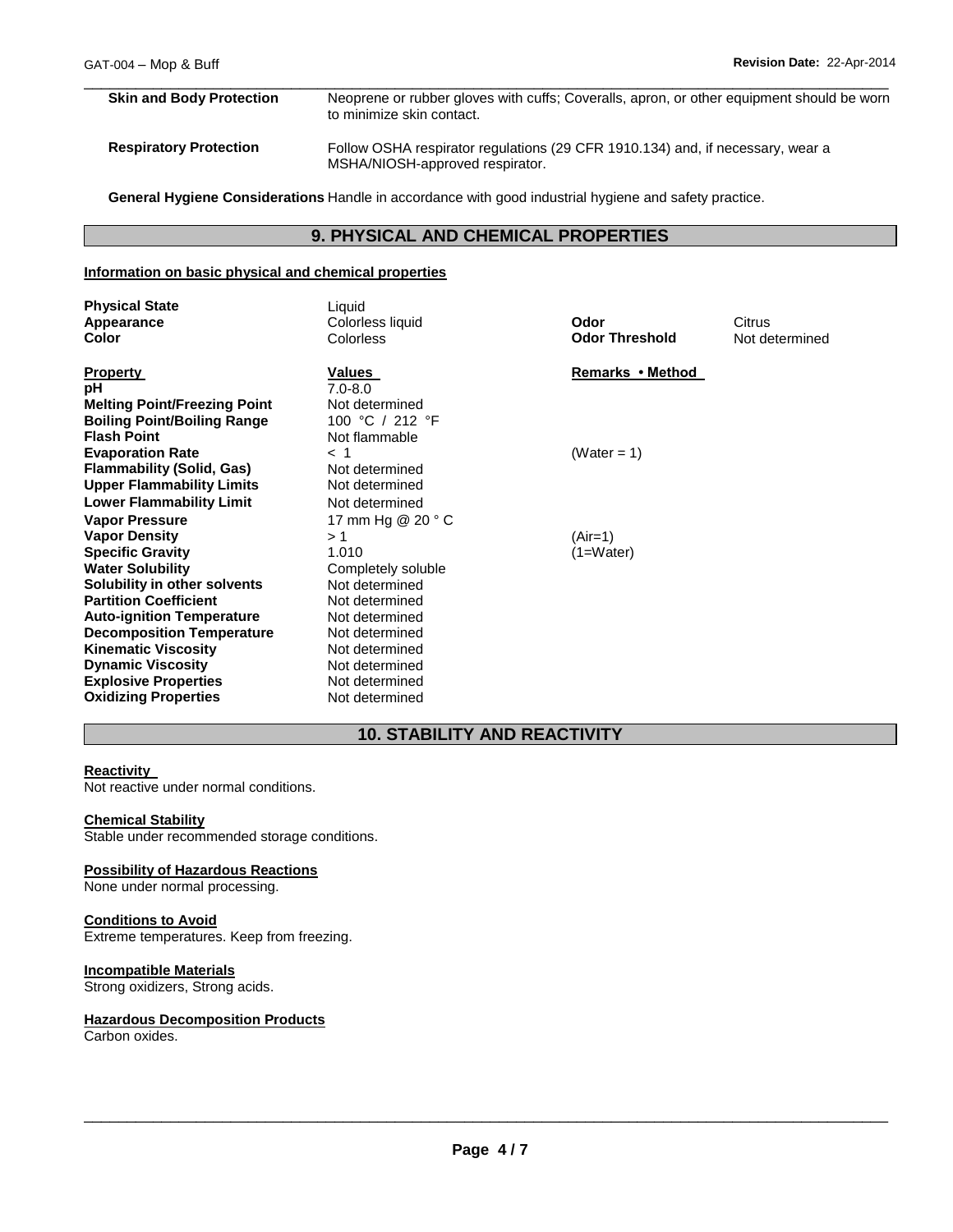#### \_\_\_\_\_\_\_\_\_\_\_\_\_\_\_\_\_\_\_\_\_\_\_\_\_\_\_\_\_\_\_\_\_\_\_\_\_\_\_\_\_\_\_\_\_\_\_\_\_\_\_\_\_\_\_\_\_\_\_\_\_\_\_\_\_\_\_\_\_\_\_\_\_\_\_\_\_\_\_\_\_\_\_\_\_\_\_\_\_\_\_\_\_ **11. TOXICOLOGICAL INFORMATION**

#### **Information on likely routes of exposure**

| <b>Product Information</b> |                                                 |
|----------------------------|-------------------------------------------------|
| <b>Eve Contact</b>         | May cause temporary irritation on eye contact.  |
| <b>Skin Contact</b>        | May cause temporary irritation on skin contact. |
| <b>Inhalation</b>          | Avoid breathing vapors or mists.                |
| Ingestion                  | Do not taste or swallow.                        |

#### **Component Information**

| <b>Chemical Name</b>               | Oral LD50        | <b>Dermal LD50</b>          | <b>Inhalation LC50</b> |
|------------------------------------|------------------|-----------------------------|------------------------|
| Diethylene glycol monomethyl ether | $= 4$ mL/kg (Rat | $= 2500 \mu L/kg$<br>Rabbit |                        |
| 111-77-3                           |                  |                             |                        |

#### **Information on physical, chemical and toxicological effects**

**Symptoms** Please see section 4 of this SDS for symptoms.

#### **Delayed and immediate effects as well as chronic effects from short and long-term exposure**

| Carcinogenicity | This product does not contain any carcinogens or potential carcinogens as listed by OSHA,<br>IARC or NTP. |
|-----------------|-----------------------------------------------------------------------------------------------------------|
|                 |                                                                                                           |

**Reproductive toxicity** Suspected of damaging fertility or the unborn child.

#### **Numerical measures of toxicity**

Not determined

# **12. ECOLOGICAL INFORMATION**

#### **Ecotoxicity**

An environmental hazard cannot be excluded in the event of unprofessional handling or disposal.

#### **Component Information**

| <b>Chemical Name</b>                              | Algae/aquatic plants                           | Fish                                                                                                                                             | <b>Toxicity to</b><br>microorganisms | <b>Crustacea</b>                     |
|---------------------------------------------------|------------------------------------------------|--------------------------------------------------------------------------------------------------------------------------------------------------|--------------------------------------|--------------------------------------|
| Diethylene glycol<br>monomethyl ether<br>111-77-3 | 500: 72 h Desmodesmus<br>subspicatus mg/L EC50 | 7500: 96 h Lepomis<br>macrochirus mg/L LC50<br>static 7500: 96 h Lepomis<br>macrochirus mg/L LC50<br>5741: 96 h Pimephales<br>promelas mg/L LC50 | $EC50 > 10000$ mg/L 17 h             | 500: 48 h Daphnia magna<br>mg/L EC50 |

#### **Persistence/Degradability**

Not determined.

#### **Bioaccumulation**

Not determined.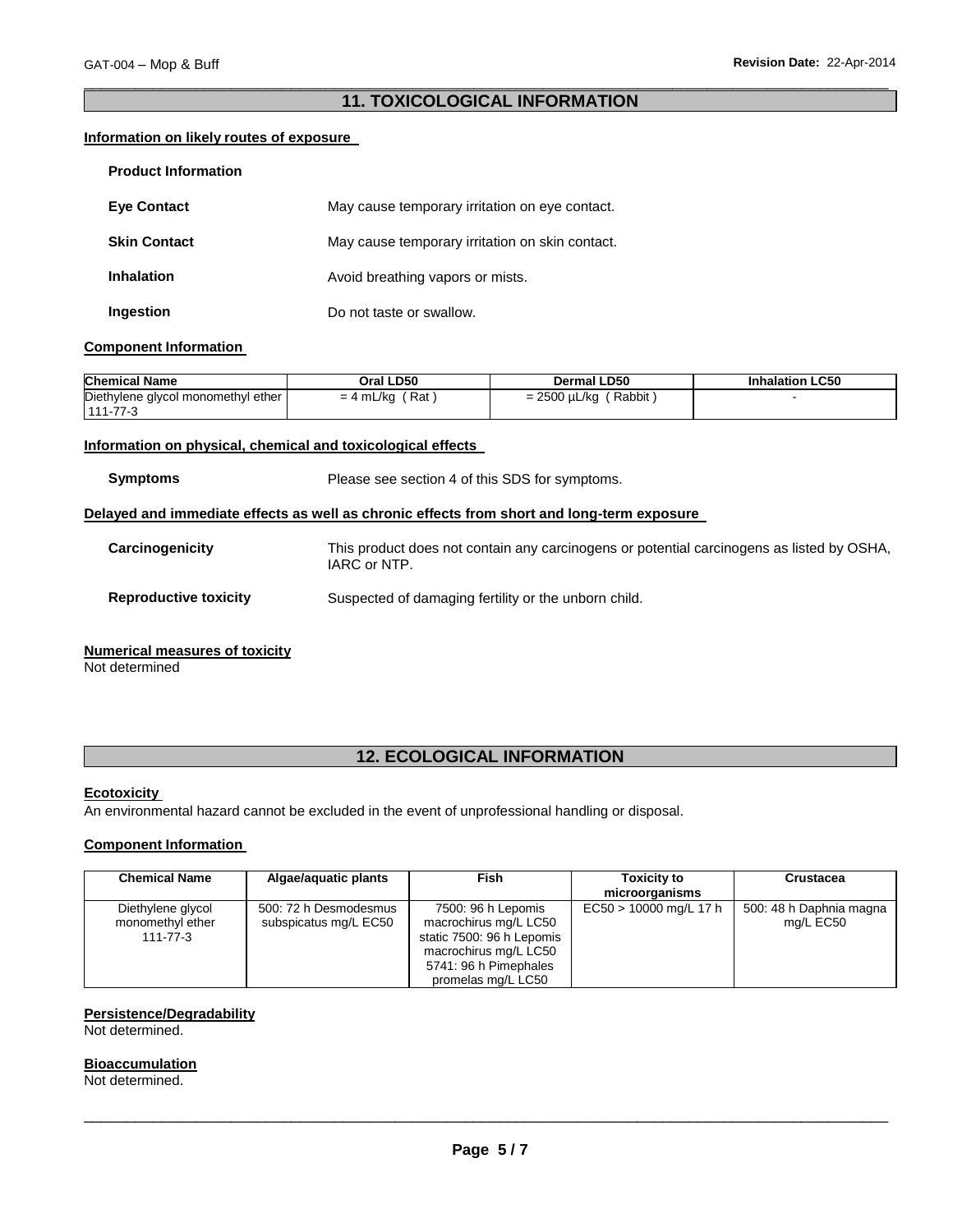#### **Mobility**

| <b>Chemical Name</b>               | <b>Partition Coefficient</b> |
|------------------------------------|------------------------------|
| Diethylene glycol monomethyl ether | 0.682                        |
| 111-77-3                           |                              |

\_\_\_\_\_\_\_\_\_\_\_\_\_\_\_\_\_\_\_\_\_\_\_\_\_\_\_\_\_\_\_\_\_\_\_\_\_\_\_\_\_\_\_\_\_\_\_\_\_\_\_\_\_\_\_\_\_\_\_\_\_\_\_\_\_\_\_\_\_\_\_\_\_\_\_\_\_\_\_\_\_\_\_\_\_\_\_\_\_\_\_\_\_

#### **Other Adverse Effects**

Not determined

## **13. DISPOSAL CONSIDERATIONS**

#### **Waste Treatment Methods**

| <b>Disposal of Wastes</b>     | Disposal should be in accordance with applicable regional, national and local laws and<br>regulations. |
|-------------------------------|--------------------------------------------------------------------------------------------------------|
| <b>Contaminated Packaging</b> | Disposal should be in accordance with applicable regional, national and local laws and<br>regulations. |

# **14. TRANSPORT INFORMATION**

| <u>Note</u> | Please see current shipping paper for most up to date shipping information, including<br>exemptions and special circumstances. |
|-------------|--------------------------------------------------------------------------------------------------------------------------------|
| <u>DOT</u>  | Not regulated                                                                                                                  |
| <u>IATA</u> | Not regulated                                                                                                                  |
| <b>IMDG</b> | Not regulated                                                                                                                  |

# **15. REGULATORY INFORMATION**

#### **International Inventories**

Not determined

#### **Legend:**

*TSCA - United States Toxic Substances Control Act Section 8(b) Inventory DSL/NDSL - Canadian Domestic Substances List/Non-Domestic Substances List EINECS/ELINCS - European Inventory of Existing Chemical Substances/European List of Notified Chemical Substances ENCS - Japan Existing and New Chemical Substances IECSC - China Inventory of Existing Chemical Substances KECL - Korean Existing and Evaluated Chemical Substances PICCS - Philippines Inventory of Chemicals and Chemical Substances* 

#### **US Federal Regulations**

#### **SARA 313**

| <b>Chemical Name</b>                          | CAS No            | Weight-% | <b>SARA 313 -</b><br><b>Threshold</b><br>Values % |
|-----------------------------------------------|-------------------|----------|---------------------------------------------------|
| Diethylene glycol monomethyl ether - 111-77-3 | 77.0<br>.44<br>75 | ٠.       | ں. ا                                              |